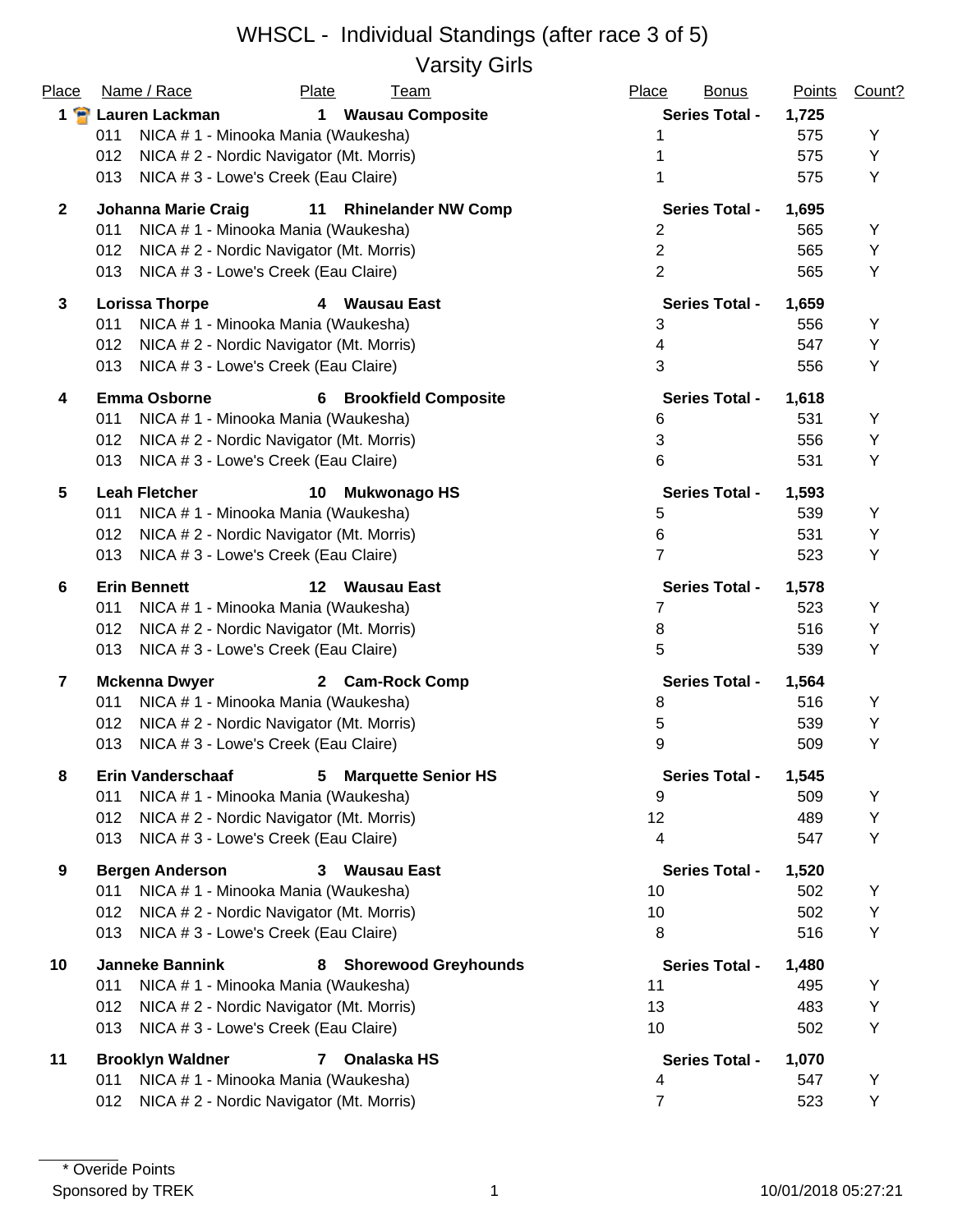# WHSCL - Individual Standings (after race 3 of 5) Varsity Girls

| Place | Name / Race                                  | Plate<br>⊺eam                  | Place | <b>Points</b><br><b>Bonus</b> | Count? |
|-------|----------------------------------------------|--------------------------------|-------|-------------------------------|--------|
| 12    | <b>Madelyn Anderson</b>                      | <b>Eau Claire Mem HS</b><br>9. |       | <b>Series Total -</b><br>509  |        |
|       | 012 NICA # 2 - Nordic Navigator (Mt. Morris) |                                |       | 509                           |        |
| 13    | Makayla Niggemann                            | 13 Central WI Comp             |       | <b>Series Total -</b><br>495  |        |
|       | 012 NICA # 2 - Nordic Navigator (Mt. Morris) |                                |       | 495                           |        |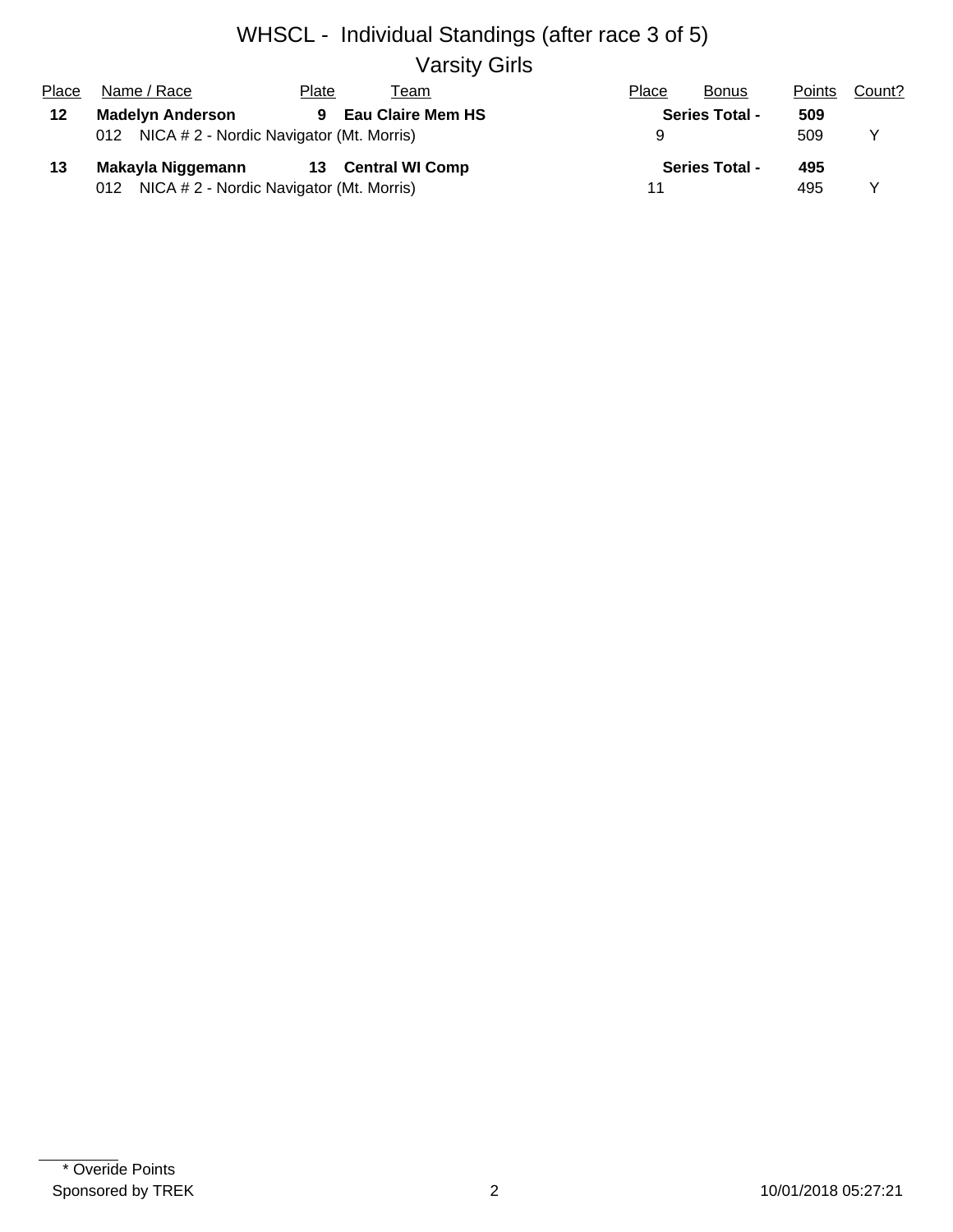#### WHSCL - Individual Standings (after race 3 of 5) JV III Girls

| Place          | Name / Race<br>Plate                            | <b>Team</b>                | Place<br><b>Bonus</b>    | Points | Count? |
|----------------|-------------------------------------------------|----------------------------|--------------------------|--------|--------|
| $1$ $\bullet$  | <b>Becca Somerville</b>                         | 113 Fall Creek HS          | <b>Series Total -</b>    | 1,620  |        |
|                | 011<br>NICA # 1 - Minooka Mania (Waukesha)      |                            |                          | 540    | Υ      |
|                | 012<br>NICA # 2 - Nordic Navigator (Mt. Morris) |                            |                          | 540    | Υ      |
|                | 013<br>NICA # 3 - Lowe's Creek (Eau Claire)     |                            |                          | 540    | Υ      |
| $\mathbf{2}$   | <b>Kylie Krayer</b>                             | 108 Sauk Prairie HS        | <b>Series Total -</b>    | 1,590  |        |
|                | 011<br>NICA # 1 - Minooka Mania (Waukesha)      |                            | $\overline{2}$           | 530    | Y      |
|                | 012<br>NICA # 2 - Nordic Navigator (Mt. Morris) |                            | $\overline{2}$           | 530    | Υ      |
|                | NICA # 3 - Lowe's Creek (Eau Claire)<br>013     |                            | $\overline{2}$           | 530    | Υ      |
| 3              | <b>Alexis Brooks</b><br>110                     | <b>Westosha Comp</b>       | <b>Series Total -</b>    | 1,554  |        |
|                | 011<br>NICA # 1 - Minooka Mania (Waukesha)      |                            | 4                        | 512    | Υ      |
|                | 012<br>NICA # 2 - Nordic Navigator (Mt. Morris) |                            | 3                        | 521    | Υ      |
|                | 013<br>NICA # 3 - Lowe's Creek (Eau Claire)     |                            | 3                        | 521    | Y      |
| 4              | 116<br><b>Abbey Dahlseng</b>                    | SPASH                      | <b>Series Total -</b>    | 1,520  |        |
|                | 011<br>NICA # 1 - Minooka Mania (Waukesha)      |                            | 5                        | 504    | Υ      |
|                | 012<br>NICA # 2 - Nordic Navigator (Mt. Morris) |                            | 5                        | 504    | Υ      |
|                | 013<br>NICA # 3 - Lowe's Creek (Eau Claire)     |                            | $\overline{\mathcal{A}}$ | 512    | Υ      |
| 5              | Jacey Johnson<br>111                            | <b>Marquette Senior HS</b> | <b>Series Total -</b>    | 1,485  |        |
|                | NICA # 1 - Minooka Mania (Waukesha)<br>011      |                            | 3                        | 521    | Υ      |
|                | 012<br>NICA # 2 - Nordic Navigator (Mt. Morris) |                            | 11                       | 460    | Υ      |
|                | 013<br>NICA # 3 - Lowe's Creek (Eau Claire)     |                            | 5                        | 504    | Y      |
| 6              | <b>Alexis Pyrchalla</b><br>120                  | <b>Rhinelander HS</b>      | <b>Series Total -</b>    | 1,466  |        |
|                | NICA # 1 - Minooka Mania (Waukesha)<br>011      |                            | 9                        | 474    | Υ      |
|                | 012<br>NICA # 2 - Nordic Navigator (Mt. Morris) |                            | 6                        | 496    | Υ      |
|                | 013<br>NICA # 3 - Lowe's Creek (Eau Claire)     |                            | 6                        | 496    | Y      |
| $\overline{7}$ | <b>Natalie Emerson</b><br>109                   | SPASH                      | <b>Series Total -</b>    | 1,457  |        |
|                | NICA # 1 - Minooka Mania (Waukesha)<br>011      |                            | 7                        | 488    | Y      |
|                | 012<br>NICA # 2 - Nordic Navigator (Mt. Morris) |                            | 8                        | 481    | Y      |
|                | 013<br>NICA # 3 - Lowe's Creek (Eau Claire)     |                            | $\overline{7}$           | 488    | Υ      |
| 8              | <b>Emma Hjelle</b><br>122                       | <b>Rhinelander HS</b>      | <b>Series Total -</b>    | 1,429  |        |
|                | 011<br>NICA # 1 - Minooka Mania (Waukesha)      |                            | 8                        | 481    | Y      |
|                | NICA # 2 - Nordic Navigator (Mt. Morris)<br>012 |                            | 7                        | 488    | Y      |
|                | NICA #3 - Lowe's Creek (Eau Claire)<br>013      |                            | 11                       | 460    | Υ      |
| 9              | <b>Ava Shively</b><br>106                       | <b>LaCrosse Central HS</b> | <b>Series Total -</b>    | 1,415  |        |
|                | 011<br>NICA # 1 - Minooka Mania (Waukesha)      |                            | 10                       | 467    | Y      |
|                | 012<br>NICA # 2 - Nordic Navigator (Mt. Morris) |                            | 10                       | 467    | Υ      |
|                | 013<br>NICA # 3 - Lowe's Creek (Eau Claire)     |                            | 8                        | 481    | Y      |
| 10             | <b>Josalin Kumm</b><br>115                      | <b>Central WI Comp</b>     | <b>Series Total -</b>    | 1,401  |        |
|                | 011<br>NICA # 1 - Minooka Mania (Waukesha)      |                            | 11                       | 460    | Υ      |
|                | 012<br>NICA # 2 - Nordic Navigator (Mt. Morris) |                            | 9                        | 474    | Υ      |
|                | NICA # 3 - Lowe's Creek (Eau Claire)<br>013     |                            | 10                       | 467    | Υ      |
| 11             | <b>Mia Scarlato</b><br>117                      | <b>Westosha Comp NPier</b> | <b>Series Total -</b>    | 1,376  |        |
|                | 011<br>NICA # 1 - Minooka Mania (Waukesha)      |                            | 13                       | 448    | Υ      |
|                | 012<br>NICA # 2 - Nordic Navigator (Mt. Morris) |                            | 12                       | 454    | Υ      |
|                | NICA # 3 - Lowe's Creek (Eau Claire)<br>013     |                            | 9                        | 474    | Y      |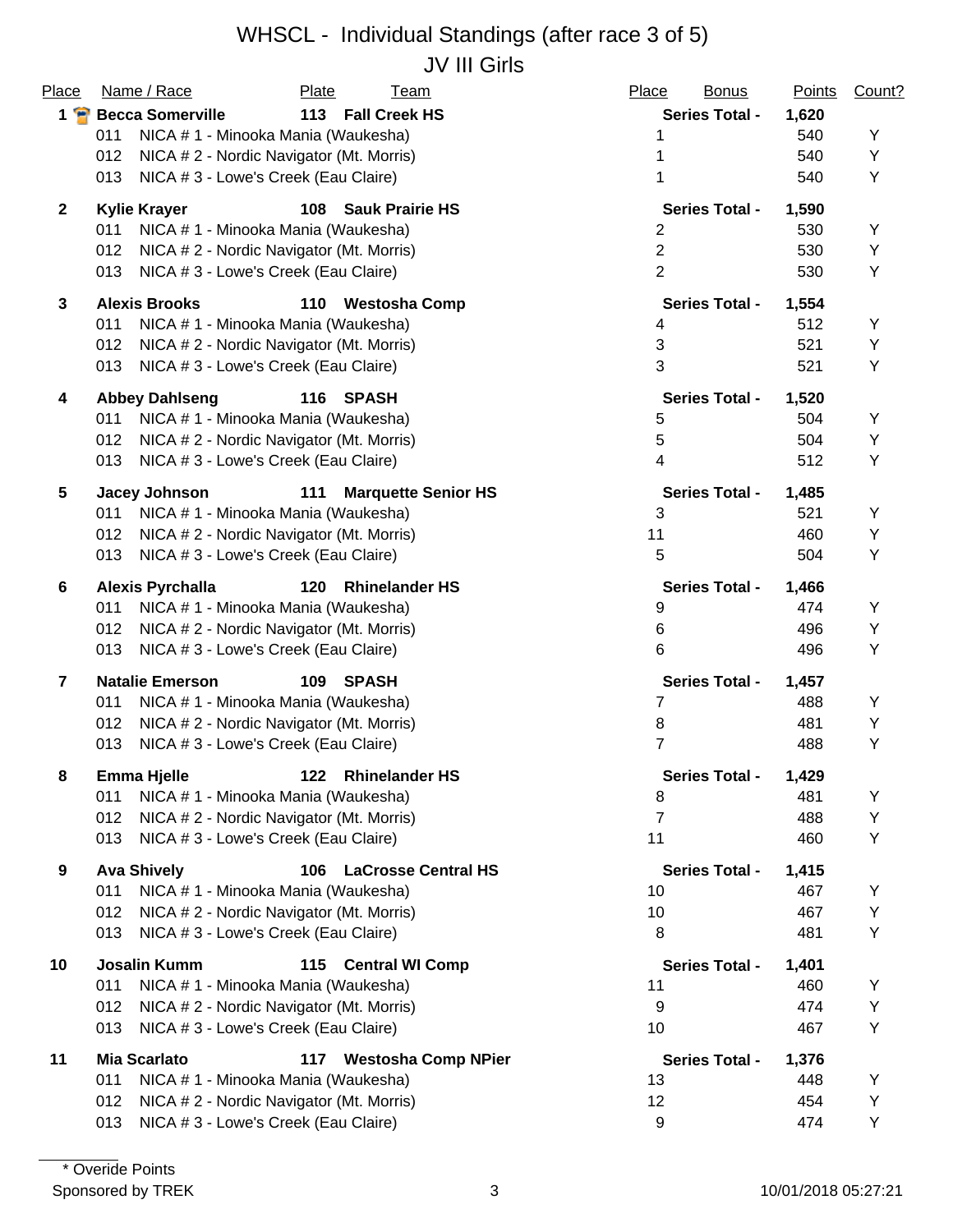# WHSCL - Individual Standings (after race 3 of 5) JV III Girls

| Place   | Name / Race                                     | Plate | Team                      | Place | <b>Bonus</b>          | Points | Count? |
|---------|-------------------------------------------------|-------|---------------------------|-------|-----------------------|--------|--------|
| $12 \,$ | <b>Avery Luebke</b>                             | 112   | <b>Holmen HS</b>          |       | <b>Series Total -</b> | 1,356  |        |
|         | NICA # 1 - Minooka Mania (Waukesha)<br>011      |       |                           | 12    |                       | 454    | Y      |
|         | NICA # 2 - Nordic Navigator (Mt. Morris)<br>012 |       |                           | 13    |                       | 448    | Υ      |
|         | NICA # 3 - Lowe's Creek (Eau Claire)<br>013     |       |                           | 12    |                       | 454    | Y      |
| 13      | Diana Flores                                    | 121   | <b>MKE MTB Composite</b>  |       | <b>Series Total -</b> | 1,326  |        |
|         | NICA # 1 - Minooka Mania (Waukesha)<br>011      |       |                           | 14    |                       | 442    | Y      |
|         | 012<br>NICA # 2 - Nordic Navigator (Mt. Morris) |       |                           | 14    |                       | 442    | Y      |
|         | NICA # 3 - Lowe's Creek (Eau Claire)<br>013     |       |                           | 14    |                       | 442    | Y      |
| 14      | Nia Gengler                                     | 103   | <b>Independent Racers</b> |       | <b>Series Total -</b> | 1,008  |        |
|         | NICA # 1 - Minooka Mania (Waukesha)<br>011      |       |                           | 6     |                       | 496    | Y      |
|         | NICA # 2 - Nordic Navigator (Mt. Morris)<br>012 |       |                           | 4     |                       | 512    | Y      |
| 15      | Jennifer Kubowski                               |       | 114 Central WI Comp       |       | <b>Series Total -</b> | 448    |        |
|         | NICA # 3 - Lowe's Creek (Eau Claire)<br>013     |       |                           | 13    |                       | 448    | Y      |
| 16      | Sarah Vielhaber                                 |       | 123 La Crosse Composite   |       | <b>Series Total -</b> | 436    |        |
|         | NICA # 1 - Minooka Mania (Waukesha)<br>011      |       |                           | 15    |                       | 436    | Y      |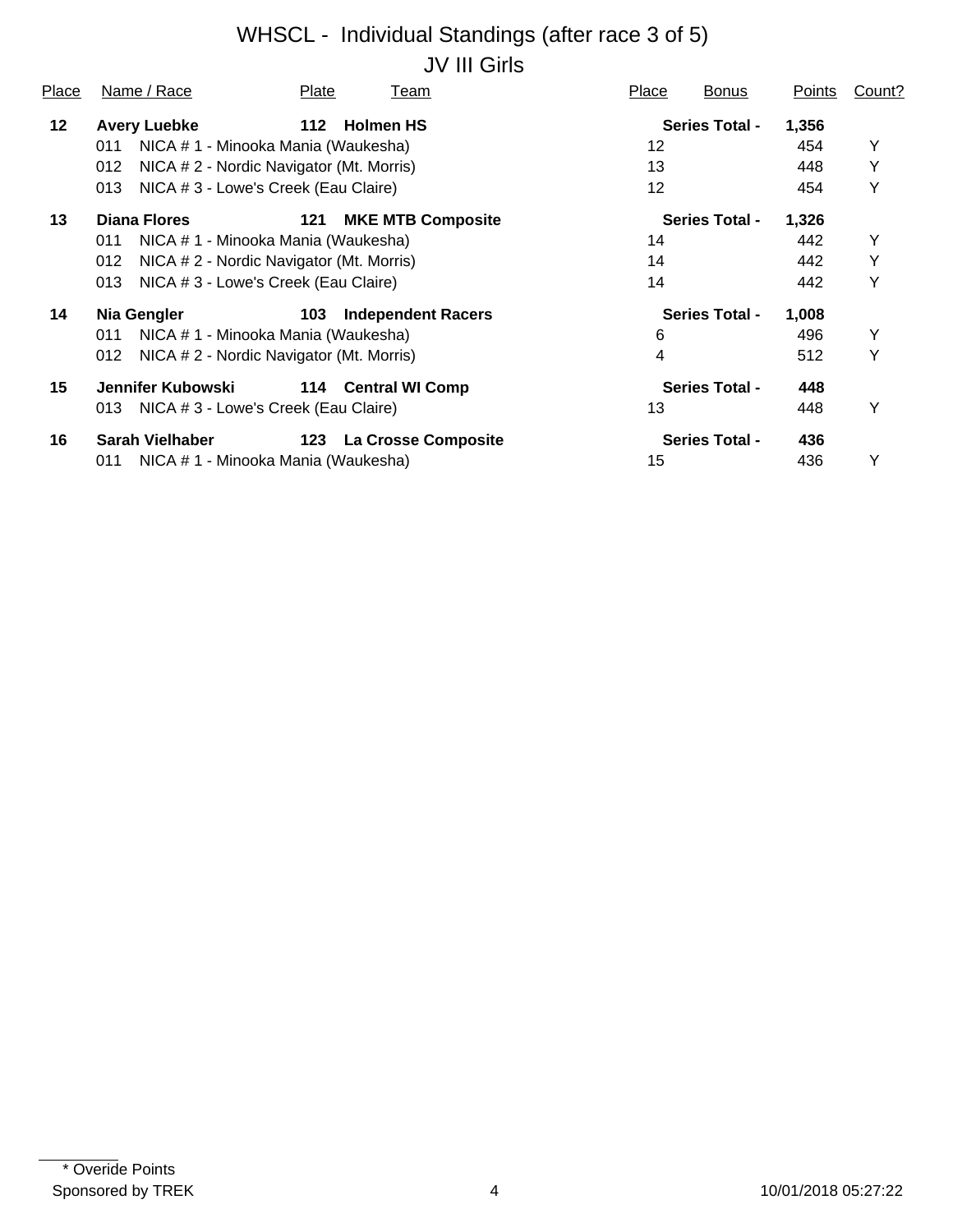#### WHSCL - Individual Standings (after race 3 of 5) JV II Girls

| Place                   | Name / Race<br>Plate<br><b>Team</b>                      | Place<br><b>Bonus</b> | <b>Points</b> | Count? |
|-------------------------|----------------------------------------------------------|-----------------------|---------------|--------|
| $1$ $\bullet$           | <b>Ethel Karinen</b><br>422 906 Adventure Comp           | <b>Series Total -</b> | 1,500         |        |
|                         | 011<br>NICA # 1 - Minooka Mania (Waukesha)               | 1                     | 500           | Y      |
|                         | 012<br>NICA # 2 - Nordic Navigator (Mt. Morris)          |                       | 500           | Υ      |
|                         | NICA # 3 - Lowe's Creek (Eau Claire)<br>013              | 1                     | 500           | Υ      |
| $\mathbf{2}$            | <b>Paula Urban</b><br>407<br><b>Westosha Comp IL</b>     | <b>Series Total -</b> | 1,470         |        |
|                         | 011<br>NICA # 1 - Minooka Mania (Waukesha)               | $\overline{2}$        | 490           | Υ      |
|                         | NICA # 2 - Nordic Navigator (Mt. Morris)<br>012          | $\overline{2}$        | 490           | Υ      |
|                         | NICA # 3 - Lowe's Creek (Eau Claire)<br>013              | $\overline{2}$        | 490           | Υ      |
| $\mathbf{3}$            | <b>Megan Seiler</b><br>403<br><b>Mukwonago HS</b>        | <b>Series Total -</b> | 1,443         |        |
|                         | 011<br>NICA # 1 - Minooka Mania (Waukesha)               | $\mathbf{3}$          | 481           | Y      |
|                         | NICA # 2 - Nordic Navigator (Mt. Morris)<br>012          | $\mathfrak{S}$        | 481           | Υ      |
|                         | NICA #3 - Lowe's Creek (Eau Claire)<br>013               | 3                     | 481           | Υ      |
| 4                       | <b>Grace Dorsey</b><br>421<br><b>Rhinelander NW Comp</b> | <b>Series Total -</b> | 1,368         |        |
|                         | NICA # 1 - Minooka Mania (Waukesha)<br>011               | 7                     | 448           | Υ      |
|                         | 012<br>NICA # 2 - Nordic Navigator (Mt. Morris)          | 7                     | 448           | Υ      |
|                         | NICA # 3 - Lowe's Creek (Eau Claire)<br>013              | 4                     | 472           | Υ      |
| 5                       | <b>Rhinelander HS</b><br><b>Gwyneth Lowry</b><br>413     | <b>Series Total -</b> | 1,340         |        |
|                         | NICA # 1 - Minooka Mania (Waukesha)<br>011               | 8                     | 441           | Υ      |
|                         | NICA # 2 - Nordic Navigator (Mt. Morris)<br>012          | 4                     | 472           | Υ      |
|                         | NICA # 3 - Lowe's Creek (Eau Claire)<br>013              | 10                    | 427           | Υ      |
| 6                       | Lexi Jorgensen<br>420<br><b>Mukwonago HS</b>             | <b>Series Total -</b> | 1,311         |        |
|                         | NICA # 1 - Minooka Mania (Waukesha)<br>011               | 12                    | 414           | Υ      |
|                         | 012<br>NICA # 2 - Nordic Navigator (Mt. Morris)          | 8                     | 441           | Υ      |
|                         | 013<br>NICA # 3 - Lowe's Creek (Eau Claire)              | 6                     | 456           | Υ      |
| $\overline{\mathbf{r}}$ | <b>Katelyn Vaskovsky</b><br>426 Westosha Comp IL         | <b>Series Total -</b> | 1,288         |        |
|                         | NICA # 1 - Minooka Mania (Waukesha)<br>011               | 11                    | 420           | Υ      |
|                         | NICA # 2 - Nordic Navigator (Mt. Morris)<br>012          | 9                     | 434           | Υ      |
|                         | NICA #3 - Lowe's Creek (Eau Claire)<br>013               | 9                     | 434           | Υ      |
| 8                       | <b>Abby Gowan</b><br>406<br><b>Cambridge HS</b>          | <b>Series Total -</b> | 920           |        |
|                         | NICA #1 - Minooka Mania (Waukesha)<br>011                | 6                     | 456           | Y      |
|                         | NICA # 2 - Nordic Navigator (Mt. Morris)<br>012          | 5                     | 464           | Υ      |
| 8                       | <b>Zoe Neudorfer</b><br>414 Shorewood Greyhounds         | <b>Series Total -</b> | 920           |        |
|                         | 012<br>NICA # 2 - Nordic Navigator (Mt. Morris)          | 6                     | 456           | Υ      |
|                         | NICA # 3 - Lowe's Creek (Eau Claire)<br>013              | 5                     | 464           | Υ      |
| 10                      | <b>Kilyn Brabant</b><br>425 Green Bay Composite          | <b>Series Total -</b> | 913           |        |
|                         | NICA # 1 - Minooka Mania (Waukesha)<br>011               | 4                     | 472           | Υ      |
|                         | NICA # 3 - Lowe's Creek (Eau Claire)<br>013              | 8                     | 441           | Υ      |
| 11                      | <b>Madesen Van Order</b><br>412<br><b>Rhinelander HS</b> | <b>Series Total -</b> | 882           |        |
|                         | NICA # 1 - Minooka Mania (Waukesha)<br>011               | 9                     | 434           | Υ      |
|                         | NICA # 3 - Lowe's Creek (Eau Claire)<br>013              | $\overline{7}$        | 448           | Υ      |
| 12                      | Kritika Gupta<br>424 Washington Cty Comp                 | <b>Series Total -</b> | 828           |        |
|                         | NICA # 1 - Minooka Mania (Waukesha)<br>011               | 13                    | 408           | Υ      |
|                         | NICA # 2 - Nordic Navigator (Mt. Morris)<br>012          | 11                    | 420           | Υ      |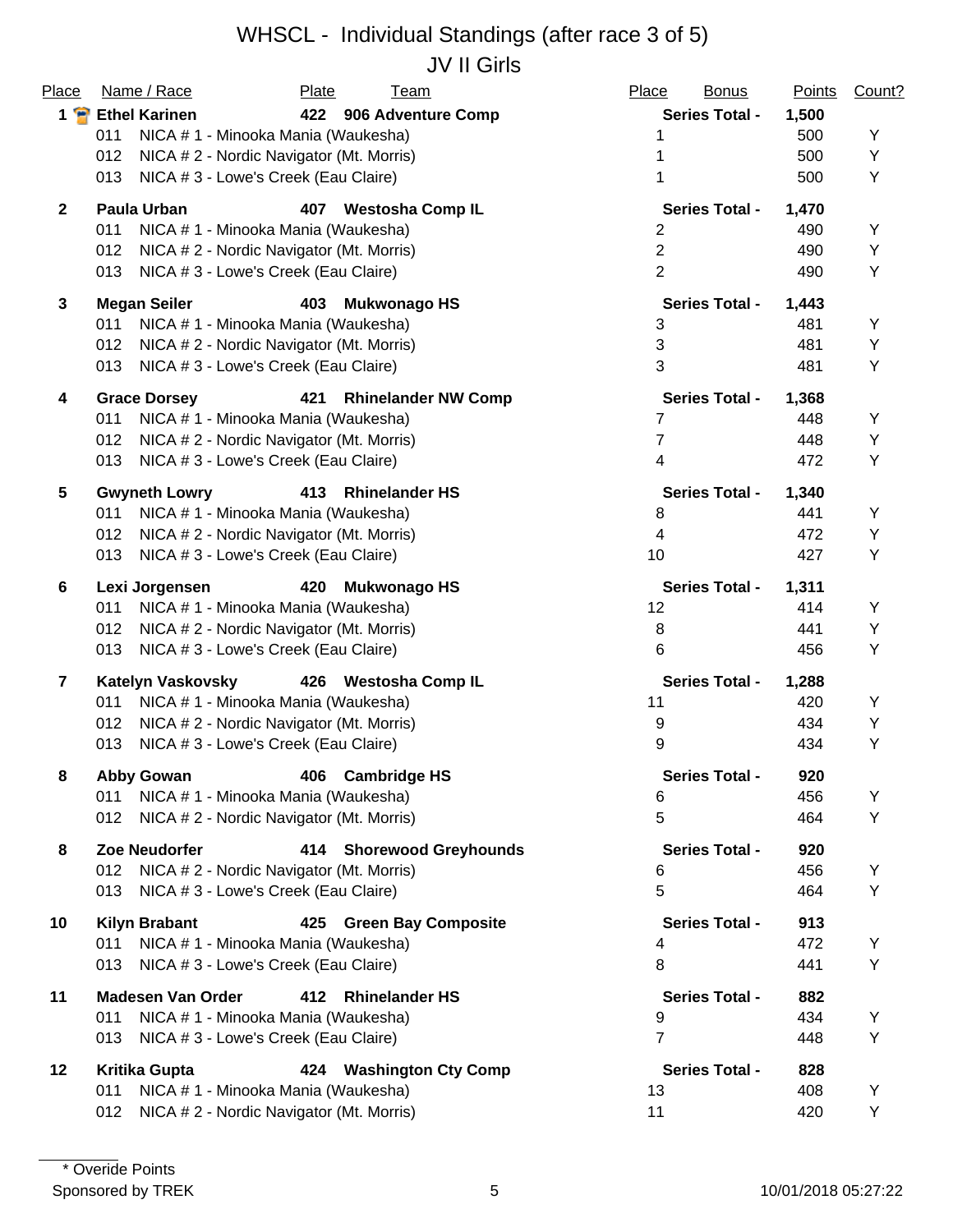### WHSCL - Individual Standings (after race 3 of 5) JV II Girls

| Place | Name / Race                                                                                                           | Plate | Team                       | Place                 | <b>Bonus</b>          | Points            | Count? |
|-------|-----------------------------------------------------------------------------------------------------------------------|-------|----------------------------|-----------------------|-----------------------|-------------------|--------|
| 13    | <b>Annie Purisch</b><br>NICA # 1 - Minooka Mania (Waukesha)<br>011<br>NICA # 2 - Nordic Navigator (Mt. Morris)<br>012 |       | 410 Lake Mills HS          | 14<br>12 <sup>°</sup> | <b>Series Total -</b> | 816<br>402<br>414 | Y<br>Υ |
| 14    | <b>Miette Gosse</b><br>NICA # 1 - Minooka Mania (Waukesha)<br>011                                                     |       | 402 Fall Creek Comp        | 5                     | <b>Series Total -</b> | 464<br>464        | Y      |
| 15    | <b>Stella Mireles</b><br>NICA # 1 - Minooka Mania (Waukesha)<br>011                                                   | 405   | <b>MKE/Northshore Comp</b> | 10                    | <b>Series Total -</b> | 427<br>427        | Y      |
| 15    | Jaden Olski<br>012 NICA # 2 - Nordic Navigator (Mt. Morris)                                                           | 427   | <b>Rhinelander HS</b>      | 10                    | <b>Series Total -</b> | 427<br>427        | Y      |
| 17    | <b>Emily Kay</b><br>013 NICA # 3 - Lowe's Creek (Eau Claire)                                                          | 401   | <b>Rice Lake Composite</b> | 11                    | <b>Series Total -</b> | 420<br>420        | Y      |
| 18    | <b>Emily Willis</b><br>012 NICA # 2 - Nordic Navigator (Mt. Morris)                                                   | 428   | <b>Pewaukee MTB</b>        | 13                    | <b>Series Total -</b> | 408<br>408        | Y      |
| 19    | Kensa Koeppen<br>NICA # 2 - Nordic Navigator (Mt. Morris)<br>012                                                      |       | 423 Fox Valley Composite   | 14                    | <b>Series Total -</b> | 402<br>402        | Y      |
| 20    | <b>Isabelle Yuskis</b><br>NICA # 1 - Minooka Mania (Waukesha)<br>011                                                  | 409   | <b>Pewaukee MTB</b>        | 15                    | <b>Series Total -</b> | 396<br>396        | Υ      |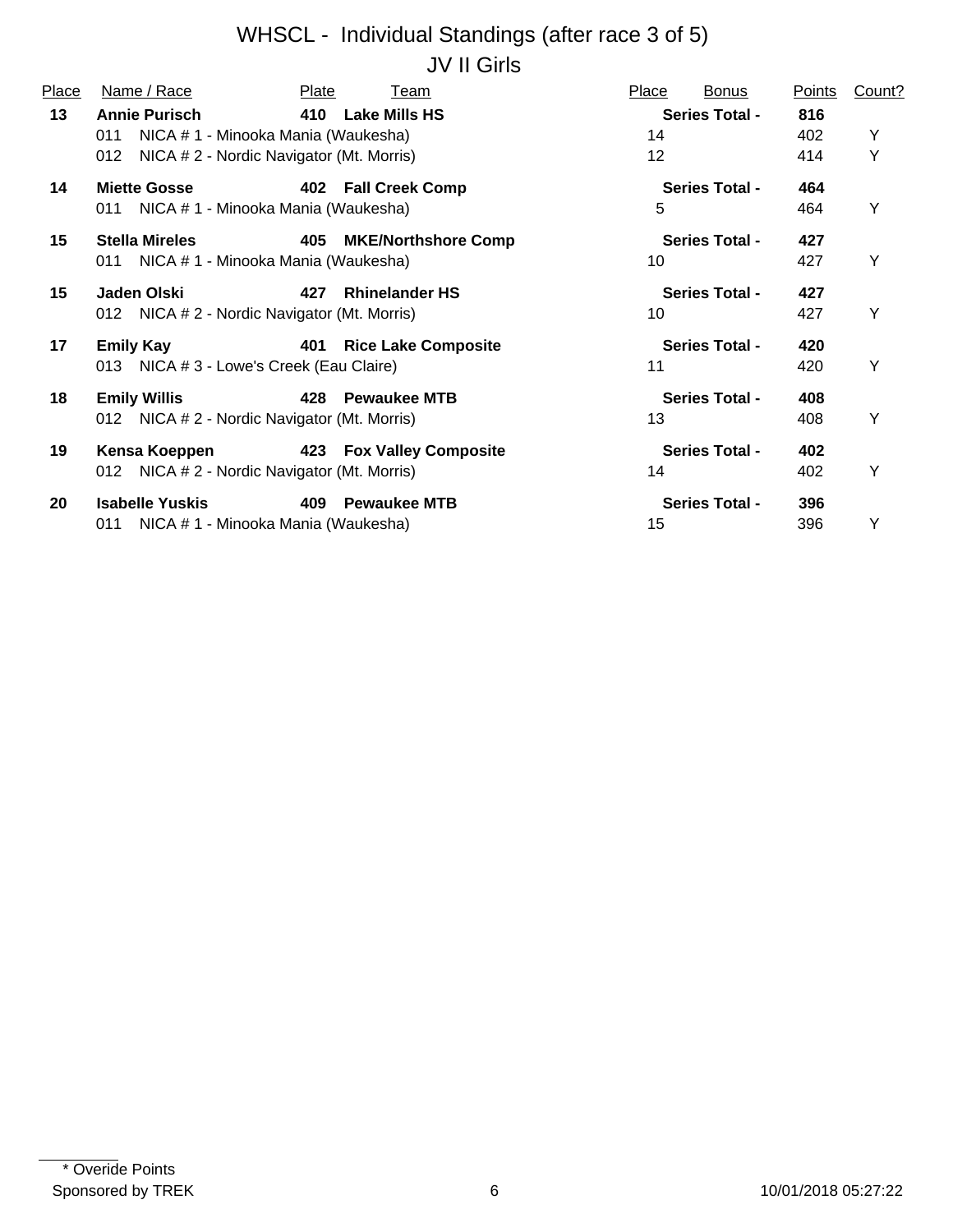#### WHSCL - Individual Standings (after race 3 of 5) Frosh Girls

|                |                                                 | טוווט ווטטו                   |                       |               |        |
|----------------|-------------------------------------------------|-------------------------------|-----------------------|---------------|--------|
| Place          | Name / Race                                     | Plate<br><b>Team</b>          | Place<br><b>Bonus</b> | <b>Points</b> | Count? |
| $1 \cdot$      | <b>Megan Lester</b>                             | 702 Rhinelander NW Comp       | <b>Series Total -</b> | 1,480         |        |
|                | 011<br>NICA # 1 - Minooka Mania (Waukesha)      |                               | 2                     | 490           | Υ      |
|                | NICA #2 - Nordic Navigator (Mt. Morris)<br>012  |                               | 1                     | 500           | Υ      |
|                | NICA # 3 - Lowe's Creek (Eau Claire)<br>013     |                               | $\overline{2}$        | 490           | Υ      |
| $\overline{2}$ | <b>Katie Kopp</b>                               | <b>Fall Creek Comp</b><br>701 | <b>Series Total -</b> | 1,454         |        |
|                | 011<br>NICA # 1 - Minooka Mania (Waukesha)      |                               | 5                     | 464           | Υ      |
|                | 012<br>NICA # 2 - Nordic Navigator (Mt. Morris) |                               | $\overline{2}$        | 490           | Υ      |
|                | NICA # 3 - Lowe's Creek (Eau Claire)<br>013     |                               | 1                     | 500           | Υ      |
| $\mathbf{3}$   | <b>Sage Flory</b>                               | <b>Rhinelander HS</b><br>716  | <b>Series Total -</b> | 1,425         |        |
|                | NICA # 1 - Minooka Mania (Waukesha)<br>011      |                               | 3                     | 481           | Υ      |
|                | NICA # 2 - Nordic Navigator (Mt. Morris)<br>012 |                               | 4                     | 472           | Υ      |
|                | NICA # 3 - Lowe's Creek (Eau Claire)<br>013     |                               | 4                     | 472           | Y      |
| 4              | <b>Emma Kinnamon</b>                            | <b>Sauk Prairie HS</b><br>703 | <b>Series Total -</b> | 1,339         |        |
|                | 011<br>NICA # 1 - Minooka Mania (Waukesha)      |                               | 7                     | 448           | Y      |
|                | 012<br>NICA # 2 - Nordic Navigator (Mt. Morris) |                               | 10                    | 427           | Υ      |
|                | 013<br>NICA # 3 - Lowe's Creek (Eau Claire)     |                               | $\overline{5}$        | 464           | Υ      |
| 5              | <b>Sylvie Panofsky</b>                          | <b>Madison East HS</b><br>726 | <b>Series Total -</b> | 1,331         |        |
|                | NICA #1 - Minooka Mania (Waukesha)<br>011       |                               | 10                    | 427           | Y      |
|                | NICA # 2 - Nordic Navigator (Mt. Morris)<br>012 |                               | 6                     | 456           | Υ      |
|                | 013<br>NICA # 3 - Lowe's Creek (Eau Claire)     |                               | 7                     | 448           | Υ      |
| 6              | <b>Samantha Brooks</b>                          | 711<br><b>Westosha Comp</b>   | <b>Series Total -</b> | 1,284         |        |
|                | 011<br>NICA # 1 - Minooka Mania (Waukesha)      |                               | 13                    | 408           | Υ      |
|                | 012<br>NICA # 2 - Nordic Navigator (Mt. Morris) |                               | 11                    | 420           | Υ      |
|                | 013<br>NICA # 3 - Lowe's Creek (Eau Claire)     |                               | 6                     | 456           | Υ      |
| $\overline{7}$ | <b>Helena Maki</b>                              | 706<br><b>Hayward HS</b>      | <b>Series Total -</b> | 1,282         |        |
|                | NICA #1 - Minooka Mania (Waukesha)<br>011       |                               | 12                    | 414           | Y      |
|                | 012<br>NICA # 2 - Nordic Navigator (Mt. Morris) |                               | 9                     | 434           | Υ      |
|                | NICA # 3 - Lowe's Creek (Eau Claire)<br>013     |                               | 9                     | 434           | Υ      |
| 8              | <b>Lily Blaszczak</b>                           | 724 Central WI Comp           | <b>Series Total -</b> | 1,269         |        |
|                | 011<br>NICA # 1 - Minooka Mania (Waukesha)      |                               | 11                    | 420           | Υ      |
|                | 012<br>NICA # 2 - Nordic Navigator (Mt. Morris) |                               | 13                    | 408           | Υ      |
|                | NICA #3 - Lowe's Creek (Eau Claire)<br>013      |                               | 8                     | 441           | Υ      |
| 9              | <b>Genevieve Dockry</b>                         | <b>Madison West HS</b><br>717 | <b>Series Total -</b> | 1,214         |        |
|                | 011<br>NICA # 1 - Minooka Mania (Waukesha)      |                               | 17                    | 385           | Y      |
|                | NICA # 2 - Nordic Navigator (Mt. Morris)<br>012 |                               | 14                    | 402           | Υ      |
|                | NICA # 3 - Lowe's Creek (Eau Claire)<br>013     |                               | 10                    | 427           | Υ      |
| 10             | <b>Greta Speckeen</b>                           | 722 La Crosse Logan HS        | <b>Series Total -</b> | 1,172         |        |
|                | 011<br>NICA # 1 - Minooka Mania (Waukesha)      |                               | 18                    | 380           | Υ      |
|                | NICA #2 - Nordic Navigator (Mt. Morris)<br>012  |                               | 15                    | 396           | Υ      |
|                | 013<br>NICA # 3 - Lowe's Creek (Eau Claire)     |                               | 15                    | 396           | Υ      |
| 11             | <b>Mia Taggett</b>                              | 734 Lake Ctry Composite       | <b>Series Total -</b> | 1,167         |        |
|                | NICA # 1 - Minooka Mania (Waukesha)<br>011      |                               | 19                    | 375           | Y      |
|                | NICA # 2 - Nordic Navigator (Mt. Morris)<br>012 |                               | 16                    | 390           | Υ      |
|                | NICA # 3 - Lowe's Creek (Eau Claire)<br>013     |                               | 14                    | 402           | Υ      |